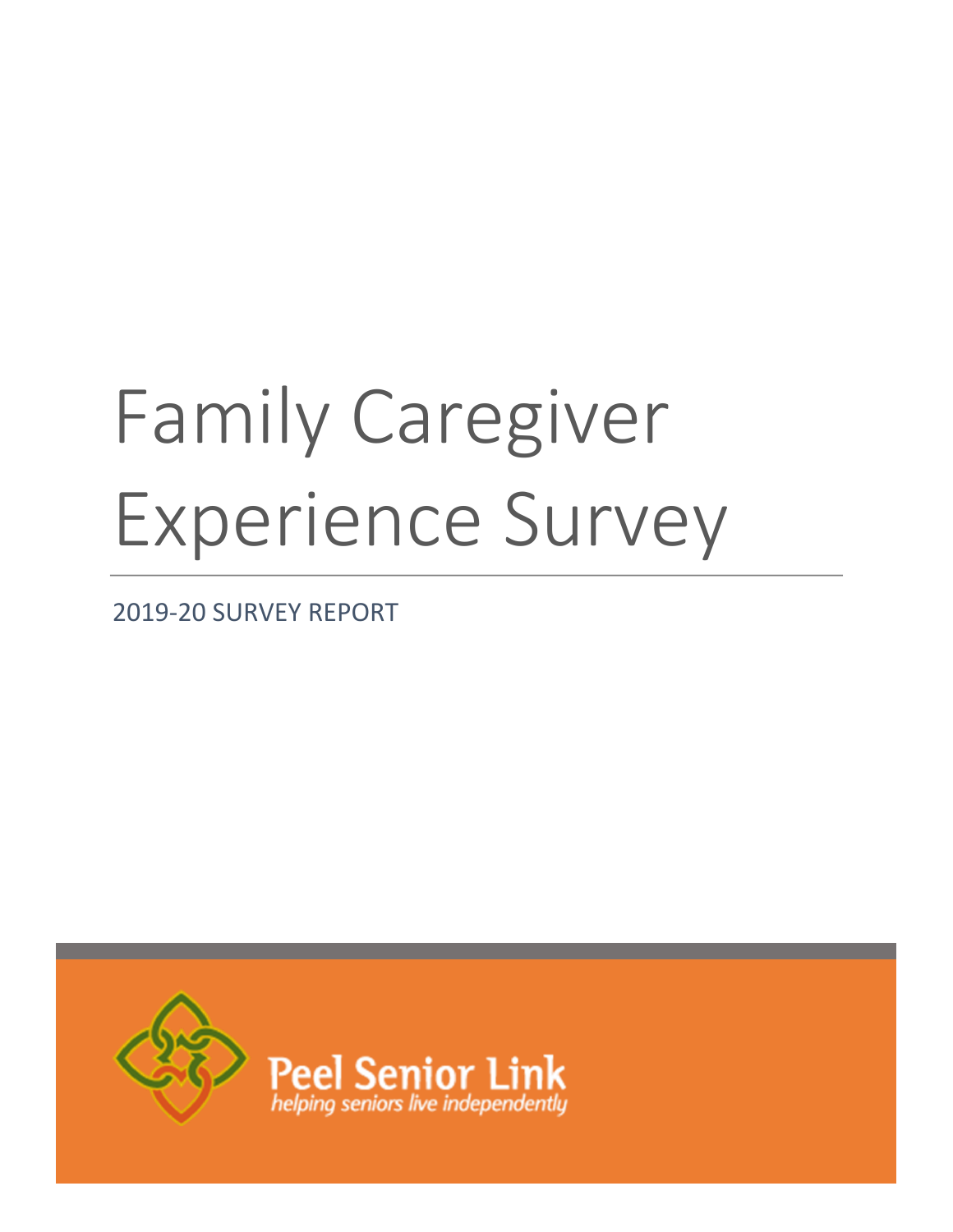

## Quantiative Results

## Overall Experience Results



## Question Breakdown

| #              | <b>Survey Question</b>                                                                                | Score |
|----------------|-------------------------------------------------------------------------------------------------------|-------|
| 1              | If needed, I have met with the Supervisor & my family member (Client) in the past year to discuss and | 83%   |
|                | plan for care and service.                                                                            |       |
| $\overline{2}$ | I have participated in the decision-making about care & service that my family member receives.       | 84%   |
| 3              | If my family member needs help, the Supervisor is available to assist them to access the healthcare   | 83%   |
|                | system and advocate for their needs.                                                                  |       |
| 4              | Staff are courteous and polite.                                                                       | 84%   |
| 5              | My family member is treated with respect and their dignity is maintained.                             | 85%   |
| 6              | If an emergency occurs, PSL staff respond appropriately.                                              | 87%   |
| 7              | When I have questions or concerns about my family member's care or health, the Supervisor is able     | 85%   |
|                | to assist me.                                                                                         |       |
| 8              | I am satisfied with the personal care my family member receives from the staff.                       | 83%   |
| $9**$          | Staff complete their duties in a skilled and competent way.                                           | 80%   |
| 10             | Where applicable, the team works with me to resolve any risks and staff provide service that enhance  | 82%   |
|                | safety.                                                                                               |       |
| 11             | The program provides my family member with the ability to live independently.                         | 87%   |
| 12             | I know how to make a suggestion or complaint.                                                         | 85%   |
| 13             | The Supervisor works in partnership with me and my family member to make care transitions as          | 83%   |
|                | stress free as possible.                                                                              |       |
| $14*$          | I would recommend Peel Senior Link to other family members and friends.                               | 88%   |

\*highest reported score

\*\*lowest reported score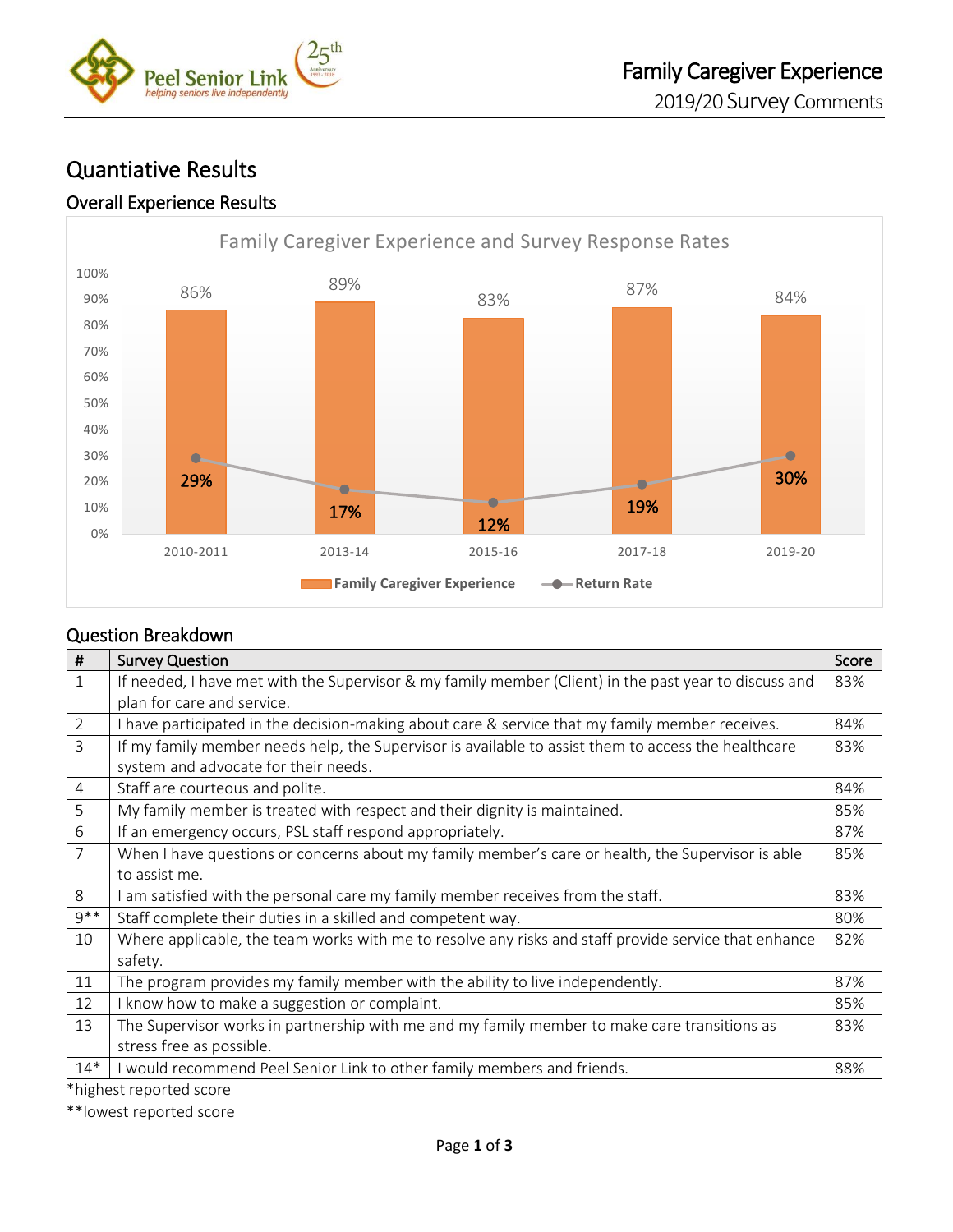

# Qualitative Feedback

Family caregivers shared a wealth of positive comments. Many surveys indicated specific supervisor and front-line staff appreciation comments.



"We are very pleased that your services allow our family member to maintain their independence. Which allows them to feel that they are less reliant on others."

| "I find that all PSL staff that I've met to be extremely<br>kind, friendly and show my mom care and affection and<br>have her safety and best interests at heart. I've been<br>very pleased. My mom is happy in their care. Thank<br>vou.'' | "The staff do a wonderful job and are always available.<br>Great job, great concept to have staff readily available to<br>assist those in need."<br>"Overall care and attention is exemplary." |
|---------------------------------------------------------------------------------------------------------------------------------------------------------------------------------------------------------------------------------------------|------------------------------------------------------------------------------------------------------------------------------------------------------------------------------------------------|
| "This is an amazing service and we are so lucky to be a                                                                                                                                                                                     | "Our family feels that Peel Senior Link provides Top                                                                                                                                           |
| part of this program."                                                                                                                                                                                                                      | Notch Service."                                                                                                                                                                                |

*"The staff, who is supporting my Mother at [site] is very nice. My Mom feels very comfortable and safe at this location. Each morning and evening she is happy that PSW staff is visiting her asking her if she is ok and providing any help she needs. She is also complimenting the staff who is helping her with her shower. She feels safe and respected. She has help with the cleaning of her apartment as well. All the staff is always polite, respectful and very helpful. My Mom likes to participate in the activities provided on the main floor. […] We are very grateful to the Supervisor, [name], who is very good with organizing extra activities to keep the residents active and to keep them in better mental and physical health. She is always available to help and because of her nice personality, my Mom likes her very much. On behalf of my Mom and our family, I would like to thank Peel Senior Link for providing such a wonderful service. Thanks to it, my Mom is in a safe, respectful environment and we know that she can get assistance whenever she needs."*